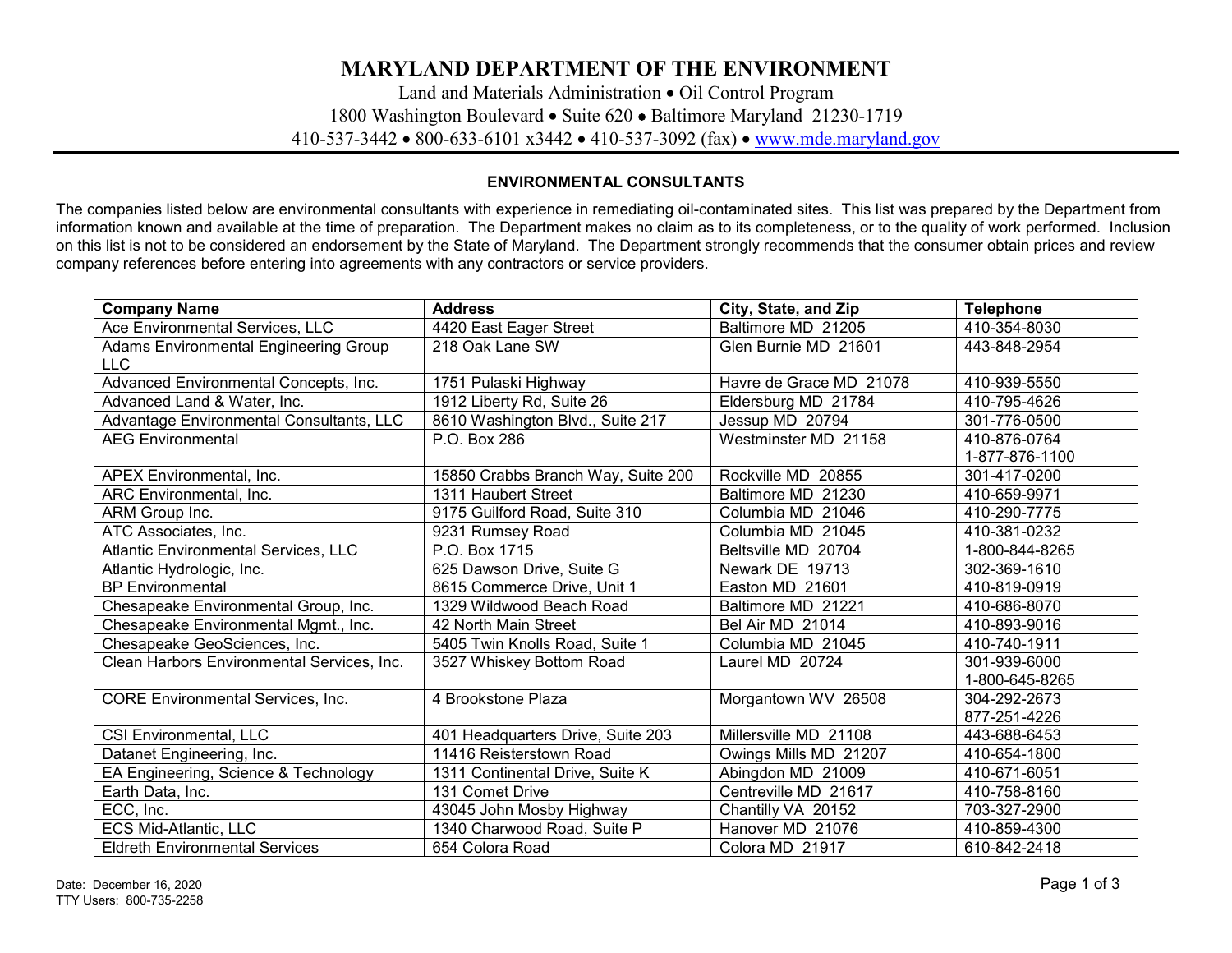| <b>Company Name</b>                        | <b>Address</b>                        | City, State, and Zip        | <b>Telephone</b>       |
|--------------------------------------------|---------------------------------------|-----------------------------|------------------------|
| Environmental Alliance, Inc.               | 1035 Benfield Boulevard, Suite 1      | Millersville MD 21108       | 410-729-9000           |
|                                            |                                       |                             | 866-748-3164           |
| Environmental Consulting Services, Inc.    | P.O. Box 282                          | East New Market MD 21631    | 410-543-0068           |
| Environmental Engineering & Contracting,   | 200 Harry S. Truman Parkway           | Annapolis MD 21401          | 410-708-4365           |
| Inc.                                       | Suite 330                             |                             |                        |
| Environmental Research Group, LLC          | 6049 Falls Road                       | Baltimore MD 21209          | 410-366-5170           |
| Environmental Technical Services, Inc.     | 9790 Michaels Way                     | Ellicott City MD 21042      | 410-465-4258           |
| Envirotech (Formerly TPH Industries)       | 2931 Whittington Ave                  | Baltimore MD 21230          | 410-525-0045           |
| <b>EnviroTrac Environmental Services</b>   | 8229 Cloverleaf Drive, Suite 430      | Millersville MD 21108       | 410-729-7979           |
| EQ Northeast Inc.                          | 3508 B Fairfield Road                 | Baltimore MD 21226          | 410-354-2221           |
| ERM, Inc.                                  | 180 Admiral Cochrane Drive, Suite 400 | Annapolis MD 21401          | 410-266-0006           |
| Frederick Ward Associates, Inc.            | 5 South Main Street, P.O. Box 727     | Bel Air MD 21014            | 410-838-7900           |
|                                            |                                       |                             | 410-879-2090           |
| Gannett Fleming, Inc.                      | 7133 Rutherford Road, Suite 300       | Baltimore MD 21244          | 443-348-2017           |
| Gardner Environmental Services, Inc.       | 4316 Wendy Court, P.O. Box 273        | Monrovia MD 21770           | 301-865-2111           |
| Geo-Technology Associates, Inc.            | 3445-A Box Hill Corporate Center Dr.  | Abingdon MD 21009           | 410-515-9446           |
| Groundwater & Environmental Services, Inc. | 1350 Blair Drive, Suite A             | Odenton MD 21113            | 800-220-3606           |
| Hillis-Carnes Engineering Assoc., Inc.     | 10975 Guilford Road, Suite A          | Annapolis Junction MD 20701 | 410-880-4788           |
|                                            | 417 Maryland Avenue                   | Delmar MD 21875             | 410-749-0940           |
| Hydro-Terra Group                          | 1106 Business Parkway South, Suite E  | Westminster, MD 21157       | 410-861-5376           |
| John D. Hynes & Associates, Inc.           | 32185 Beaver Run Drive                | Salisbury MD 21804          | 410-546-6462           |
| KCI Technologies, Inc.                     | 936 Ridgebrook Drive                  | Sparks MD 21152             | 410-316-7800           |
|                                            |                                       |                             | 1-800-572-7496         |
| Kleinfelder                                | 1340 Charwood Road, Suite 1           | Hanover MD 21076            | 410-850-0404           |
| Mabbett & Associates, Inc.                 | 791 Davis Road                        | Altoona PA 16601            | 814-931-0821           |
| Marcor Remediation, Inc.                   | 3900 Vero Road                        | Baltimore MD 21227          | 800-666-0741           |
| Miller Environmental Group, Inc.           | 7320 Carbide Road                     | Baltimore MD 21226          | 410-631-9193           |
| Mountain Research, LLC                     | 6400 Baltimore National Pike          | Kingsville MD 21228         | 410-980-7619           |
|                                            | Suite 170A #127                       |                             | 800-837-4674           |
| Nutshell Enterprises, Ltd.                 | 4059 Norrisville Road                 | Jarrettsville MD 21084      | 410-557-7583           |
| Petroleum Management, Inc.                 | 5218 Curtis Avenue                    | Baltimore MD 21226          | 410-354-0200           |
|                                            |                                       |                             | 301-860-0300           |
| PMT & Associates, Inc.                     | 1625 Union Avenue, #1                 | Baltimore MD 21211          | 410-467-3542           |
| Property Profiles, Inc.                    | 3415 View Ridge Circle                | Manchester MD 21102         | 410-840-0443           |
| Quality Environmental Solutions, Inc.      | 1604 Cedar Park Road                  | Annapolis MD 21401          | 410-841-5552           |
| RK&K                                       | 700 East Pratt Street, Suite 500      | Baltimore MD 21202          | 410-728-2900           |
| Roux Associates, Inc.                      | 402 Heron Drive                       | Logan Township NJ 08085     | 856-423-8800, ext. 123 |
|                                            |                                       |                             | 856-693-4428 (cell)    |
| <b>Schnabel Engineering</b>                | 1504 Woodlawn Drive                   | Baltimore MD 21207          | 410-944-6170           |
| <b>SCS Engineers</b>                       | 10630 Little Patuxent Pkwy            | Columbia MD 21044           | 410-995-4040           |
|                                            | Bldg 1000, Suite 127                  |                             |                        |
| <b>Somes Environmental Associates LLC</b>  | 912 Courtland Manor Road              | Millersville MD 21108       | 410-923-0353           |